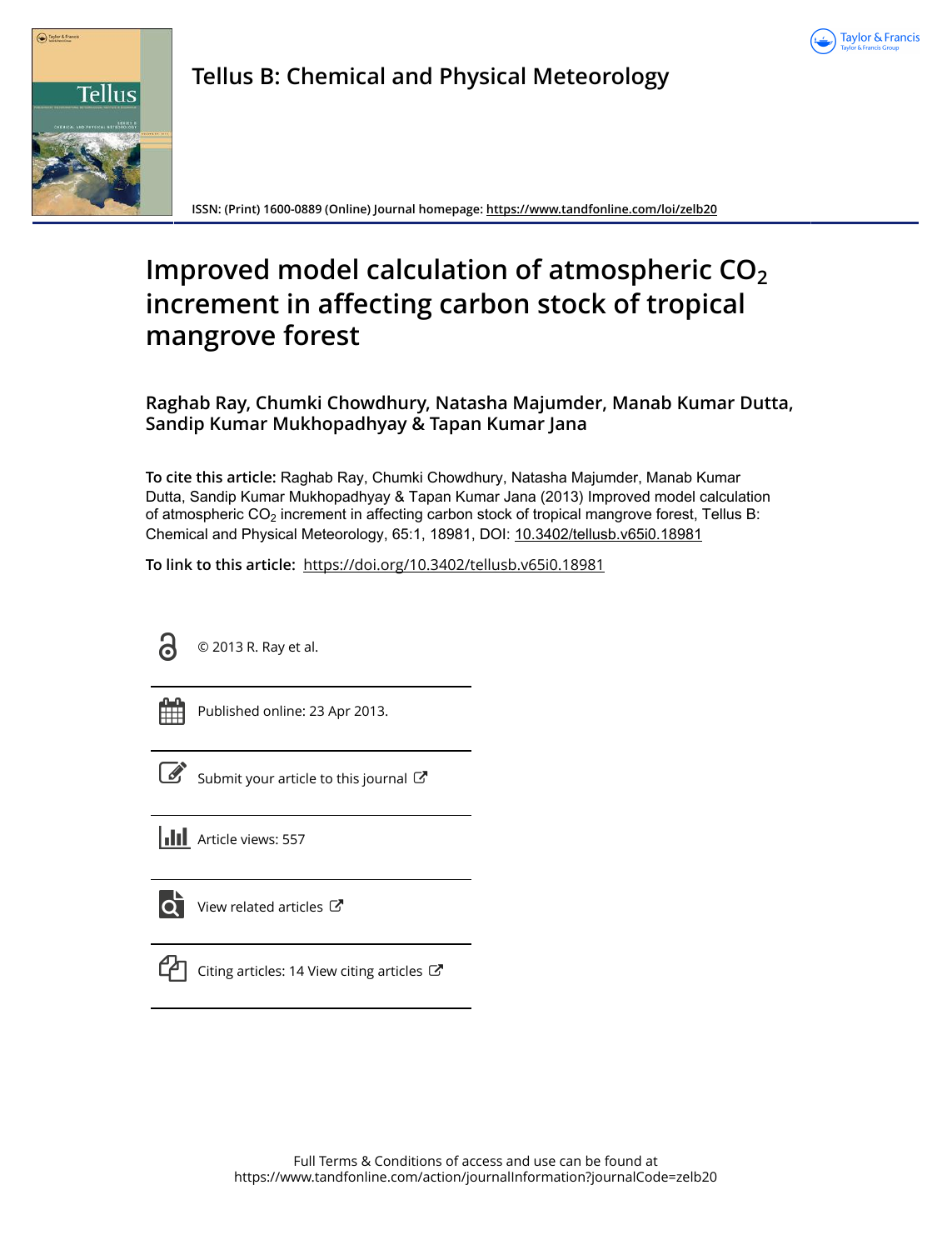

SERIES B

**METEOROLOGY** 

By RAGHAB RAY, CHUMKI CHOWDHURY, NATASHA MAJUMDER, MANAB KUMAR DUTTA, SANDIP KUMAR MUKHOPADHYAY and TAPAN KUMAR JANA\*, Department of Marine Science, University of Calcutta, 35, B. C. Road, Kolkata-700019, India

(Manuscript received 15 June 2012; in final form 18 March 2013)

#### ABSTRACT

Because of the difficulties in setting up arrangements in the intertidal zone for free-air carbon dioxide enrichment experimentation, the responses to increasing atmospheric carbon dioxide in mangrove forests are poorly studied. This study applied box model to overcome this limitation, and the relative changes in present level of reservoirs organic carbon contents in response to the future increase of atmospheric carbon dioxide were examined in the Avicennia-dominated mangrove forest at the land-ocean boundary of the northeast coast of the Bay of Bengal. The above- and below-ground biomass (AGB+BGB) and sediment held different carbon stock  $(53.20 \pm 2.87 \text{ Mg C} \text{ ha}^{-1}$  (mega gram carbon per hectare) versus  $18.52 \pm 2.77 \text{ Mg C} \text{ ha}^{-1}$ ). Carbon uptake (0.348 mg C m<sup>-2</sup>s<sup>-1</sup>) is more than offset by losses from plant emission (0.257 mg C m<sup>-2</sup>s<sup>-1</sup>), and litter fall (13.52 µg C m<sup>-2</sup>s<sup>-1</sup>) was more than soil CO<sub>2</sub> and CH<sub>4</sub> emission (8.36 and 1.39 µg C m<sup>-2</sup>s<sup>-1</sup>, respectively). Across inventory plots, Sundarban mangrove forest carbon storage in above- and below-ground live trees and soil increased by 18.89 and 5.94 Mg C ha<sup>-1</sup> between June 2009 and December 2011. Box model well predicted the dynamics of above- and below-ground biomass and soil organic carbon, and increasing atmospheric carbon dioxide concentrations could be the cause of 1.1- and 1.57-fold increases in carbon storage in live biomass and soil, respectively, across Sundarban mangrove forest rather than recovery from past disturbances.

Keywords: carbon stock,  $CO_2$  sensitivity, box model, mangrove forest, India

# 1. Introduction

In the past decade, anthropogenic emissions of  $CO<sub>2</sub>$ , primarily as a result of fossil fuel burning, increased at a rate of  $3.4\%$  per year. The level of  $CO<sub>2</sub>$  concentration in the atmosphere at the advent of the industrial revolution in the 19th century rose from 280 ppmv to the present level of 388 ppmv and is estimated to hit 525 ppmv by 2100 (IGBP, 2009). Experiments have unequivocally shown that plants can grow faster in a  $CO<sub>2</sub>$ -enriched atmosphere (Wullschleger et al., 1995; Curtis and Wang, 1998; Norby et al., 1999). Increasing uptake by the biosphere in response to the fossil-fuel driven increase in atmospheric  $CO<sub>2</sub>$  $(CO<sub>2</sub>$  fertilisation) could slow down the rate of increase in atmospheric  $CO<sub>2</sub>$  (Cramer et al., 2001; Thompson et al., 2004). The contribution of  $CO<sub>2</sub>$  fertilisation to the future

**PUBLISHED BY THE INTERNATIONAL METEOROLOGICAL INSTITUTE IN STOCKHOLM**

The implications of such a model could be used to guide management decisions with respect to a global carbon sequestration program in the tropical forest ecosystem.

Tropical forests process about six times as much carbon as the global anthropogenic emission. Changes in carbon dynamics in tropical forests with 50% contribution to global terrestrial gross primary production (GPP) (Grace et al., 2001) could alter the pace of climate change (Adams and Piovesan, 2005). Regional studies of carbon exchange

Tellus B 2013. © 2013 R. Ray et al. This is an Open Access article distributed under the terms of the Creative Commons Attribution-Noncommercial 3.0 Unported License (http://creativecommons.org/licenses/by-nc/3.0/), permitting all non-commercial use, distribution, and reproduction in any medium, provided the original work is properly cited. 1 [Citation: Tellus B 2013,](http://www.tellusb.net/index.php/tellusb/article/view/18981) 65, 18981,<http://dx.doi.org/10.3402/tellusb.v65i0.18981>

<sup>\*</sup>Corresponding author. email: tkjana@hotmail.com

global C cycle has been uncertain, especially in forest ecosystems that dominate global carbon sequestration. For correct prediction of the magnitude of  $CO<sub>2</sub>$  fertilisation effect on net C exchange with the atmosphere, it is necessary to define a model on the basis of experimental data (Norby et al., 2005). Box model approach has been used for budgeting various biogeochemical processes in the ocean (Frost and Franzen, 1992; Berner, 1994) and estuaries (Mukhopadhyay et al., 2006).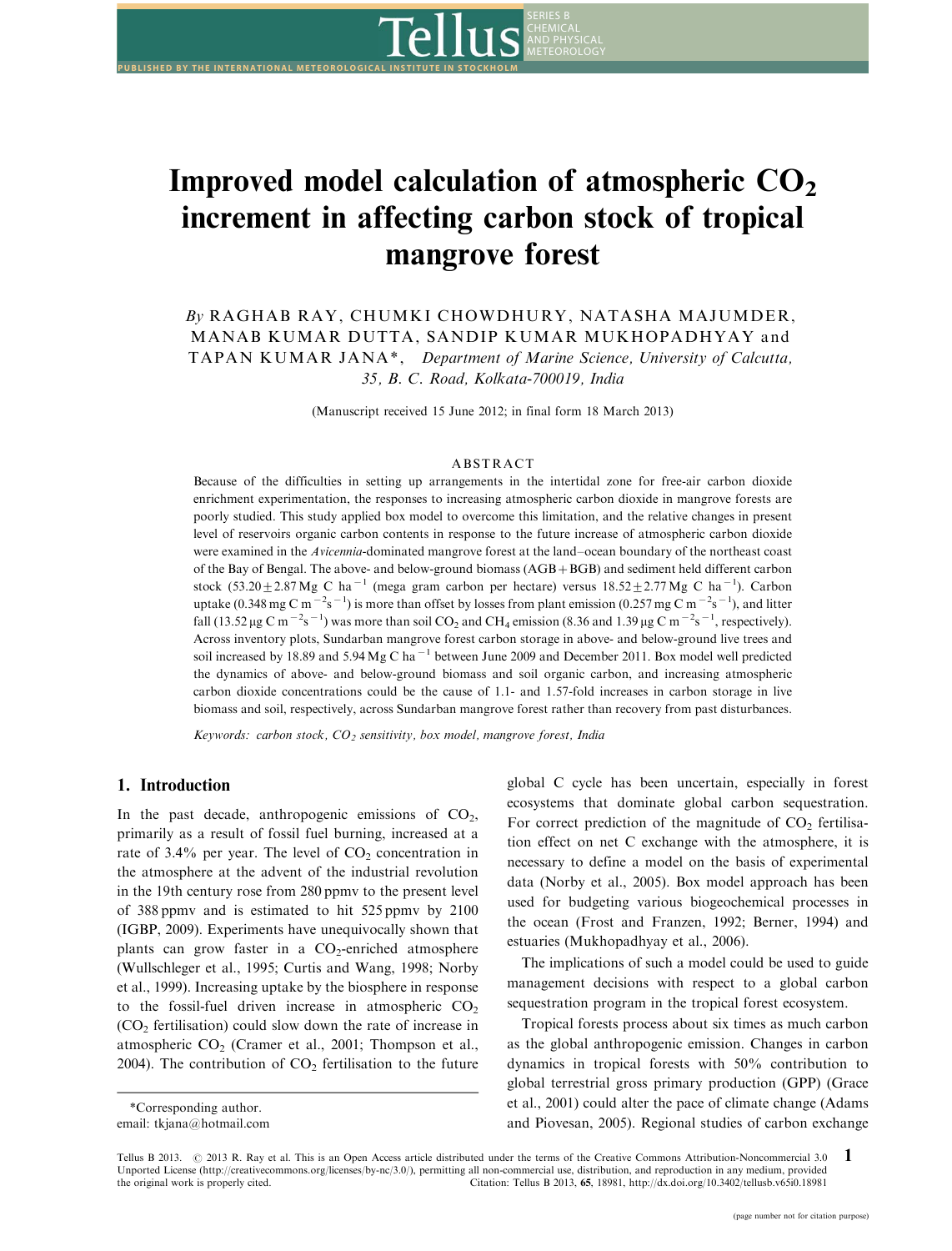vary in showing the disequilibrium state of a tropical forest and in increasing stocks of tree carbon (Phillips et al., 1998; Lewis et al., 2009). Although mangroves account for only 0.7% of the tropical forest area (Giri et al., 2011), their influence on the global C cycle is disproportionate to spatial extent with large C pools and strong C sinks (Chmura et al., 2003). Global mangroves have C stocks of  $3 \times 10^{14}$ mol C and net ecosystem production of  $1.5-4.6\times10^{13}$  mol C yr<sup> $-1$ </sup> (Twilley et al. 1992; Gattuso et al., 1998). Although mangroves account for about 15% of the total C accumulated in modern marine sediments, indicating its importance in global C budget (Bouillon et al., 2008a). Mangrove forest across Indo-Pacific region-spanning  $30^{\circ}$ of latitude and  $73^\circ$  of longitude is dominated by *Bruguiera* (Borneo, Indonesia) and Rhizophora (Sulawesi, Indonesia). It is one of the most carbon-rich forests in the tropics and contains about 2.5-fold greater carbon storage (on average 1023Mg carbon per hectare) relative to Boreal, Temperate and Tropical upland forests (Donato et al., 2011). The  $CO<sub>2</sub>$  FIX V.2 is a version 2 of  $CO<sub>2</sub>$  FIX model and is a multicohort ecosystem-level model based on carbon accounting of forest stands, including forest biomass, soils and products. Up to date,  $CO<sub>2</sub>$  FIX V.2 among the several models (Dewar, 1991; Mery and Kanninen, 1999; White et al., 2000) developed for estimating the carbon sequestration potential has been found applicable to selected temperate and tropical forests (Masera et al., 2003) and the approach for modeling carbon sequestration in the mangrove forests among the most carbon-rich forests in the tropics could be different from Boreal, Temperate and Tropical upland forests (Donato et al., 2011). The existing simulation models for mangroves are not useful for wider application in the context of global climate change (Berger et al., 2008) and are limited to Bruguiera dominated mangrove forest (Luo et al., 2001).

The Indian Sundarbans mangrove forest at the land ocean boundary of the Gangetic delta and the Bay of Bengal covers an area of  $9630 \text{ km}^2$  out of which  $4264 \text{ km}^2$  is law-protected forest. It is the largest delta on the globe (world heritage site: [http://www.unesco.org/en/list/452\)](http://www.unesco.org/en/list/452) and covers about 2.84% of the global mangrove area  $(15 \times 10^4 \text{ km}^2)$ . Sundarban mangrove forest is a sink for  $CO<sub>2</sub>$  (Ganguly et al., 2008), and it could be more sensitive to increasing  $CO<sub>2</sub>$  during the course of climate change. Because of the difficulty for easy access in this tiger- and snake-inhabited Sundarban mangrove forest as well as technical problem for field experiment under water logged condition of the swamp during high tide, studies that address the interactive effects of increasing  $CO<sub>2</sub>$  concentration on the carbon sequestration of this mangrove forest are lacking. To take into account the responses in the ecological and physiological processes to various environmental constrains, fluxes between biosphere-atmospheresediment under in situ conditions were incorporated into the box model, and it was used as a tool to overcome the difficulties for conducting the free-air carbon dioxide enrichment experimentation at the land ocean boundary in the Sundarban mangrove forest. In this study, we synthesised data from the field surveys to parameterise the box model to simulate the dynamics of this mangrove forest in terms of forest biomass and sediment organic carbon in response to elevated atmospheric  $CO<sub>2</sub>$  concentrations. Our objectives were to: (1) quantify the partitioning of atmospheric  $CO<sub>2</sub>$  in the above- and below-ground biomass  $(AGB + BGB)$  and sediment of the Sundarban mangrove forest, and (2) predict the dynamics of aboveand below-ground biomass and soil organic carbon in response to the future increase of atmospheric carbon dioxide with the help of box model approach.

#### 2. Study area, geology and soil

The study sites located in the Sundarbans  $(21^{\circ}32'$  and  $22^{\circ}40'$  N;  $88^{\circ}05'$  and  $89^{\circ}E$ ), India, is the focus of this study. The area is covered with thick mangroves, and in 1985, it was included in UNESCO's list of world heritage sites. It is the last frontier of Bengal flood plains, sprawling archipelago of 102 islands out of which 54 are reclaimed for human settlement. For a detailed description of the station locations refer to Ray et al., 2011.

The tidal Islands at the central positions show elevations of the order of 3-8 m from mean sea level. Tide in the study area is semidiurnal with tidal amplitude, i.e. 2.5-7 m. Mean current velocities range between 117 and 108 cm  $s^{-1}$  during low tide and high tide, respectively (Mukhopadhyay et al., 2006). Geologically the area is the result of extensive fluviomarine deposits of the river Ganges and Bay of Bengal and the character of the sediment of the study site is silty clay (sand 9.23%, silt 79.6%, clay 11.2%). The sediment is composed of quartzo-feldspathic minerals (quartz, albite, microcline) contributed from the eroded rocks of acidic composition of the drainage basin. Flaky mica and chlorite are also found to occur in the sediment, though inconsistent. The large tidal range and extremely gentle shelves  $(1.2-4.0^{\circ})$  with muddy substrate make water current and tidal action quite appropriate for extensive mangrove occurrence. Avicennia marina, Avicennia alba and Avicennia officinalis are the dominant mangrove followed by other mangrove species like Excoecaria agallocha, Ceriops decandra, Aegialitis rotundifolia, etc.

#### 3. Material and methods

Between June 2009 and December 2011, all measurements were made monthly and quadrates  $(10 \times 10 \text{ m})$  were selected randomly in west Sundarbans: Lothian Island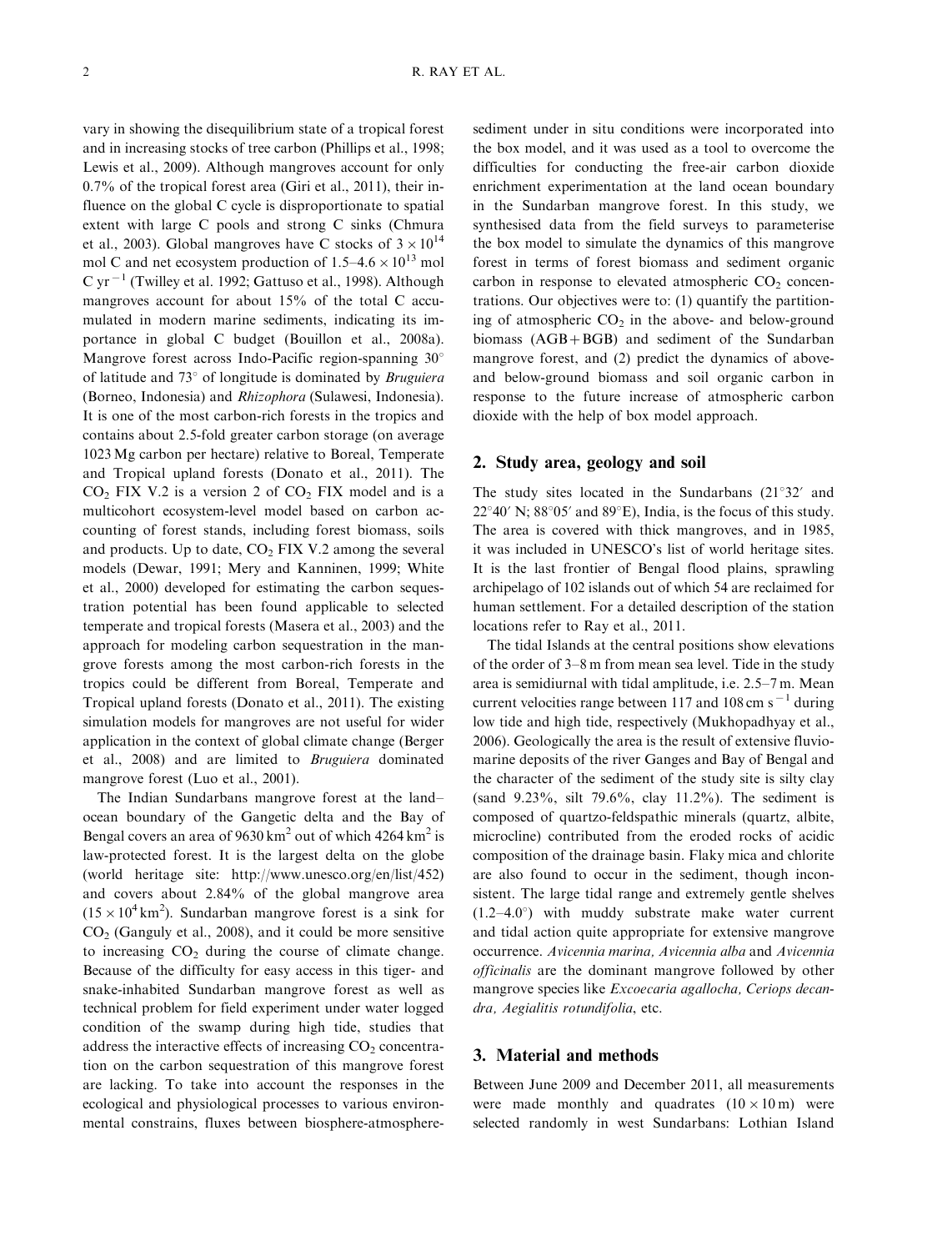North (Stn.1, four quadrates), Lothian Island South, Ecocamp (Stn.2, four quadrates), Prentice Island (Stn.3, two quadrates), and in east Sundarbans: Bonnie camp (Stn. 4, two quadrates) and Halliday Island (Stn.5, four quadrates) for breast height diameter measurements of mangrove trees. About 25m observatory towers constructed by the Ministry of Forestry, Govt. of WB, over the mangrove forest stands at Stns 1, 2 and 4 were used for micrometeorological observation. The facility of observatory tower at Stn. 3 was not available. Considering the number of mangrove species in a quadrate and their density, height and diameter, above- and below-ground biomass (AGB+BGB,  $M_F$ ) was obtained from allometric equations separately. Diameter (dbh, diameter at breast height) measurements were converted to carbon stocks using allometric equations (Ray et al., 2011). Litters  $(F_{FS})$ were collected from several traps  $(3 \times 3 \text{ m})$  made of nylon screen in different site locations and suspended below the canopy from branches of the trees at height sufficiently above the ground to avoid tidal inundation. Core samples were collected by using a corer made of stainless steel (5.5 cm inner diameter) at different depths up to 30 cm from surface and soil organic carbon  $(M<sub>S</sub>)$  was calculated from bulk density ( $\rho = 2.5$  g cm<sup>-3</sup>) and the percentage of organic carbon at each depth in the sediment profile of depth 0-30 cm (Ray et al., 2011). Carbon was estimated in different components of dried plant material and soil using CHN Analyzer (2400 series-11, Parkin-Elmer). The enclosed static chamber technique (Bartlett et al., 1987; Van der Nat and Middelburg,  $2000$ ) was used to measure soil  $CO<sub>2</sub>$ and methane (CH<sub>4</sub>) emission ( $F_{SA}$ ). Estimation of soil CO<sub>2</sub> emission by chamber technique does not differentiate between autotrophic and heterotrophic soil respiration. Mangrove ecosystems are generally considered net autotrophic, and have high productivity with a low ratio of sediment respiration to net primary production (Yong et al., 2011). The diameter at breast height (dbh) and density were considered to estimate the above- and belowground biomass (AGB, BGB) using allometric equations (Ray et al., 2011) and the biomass is converted to an equivalent amount of carbon stock. The mean carbon stock in terms of AGB and BGB obtained from different quadrate values was expressed in mega gram carbon per hectare (Mg C ha<sup>-1</sup>).

Micrometeorological parameters were obtained from a local meteorological office (Alipore, Kolkata), and incoming radiation (418.5–435.2 W m<sup>-2</sup>) and height of mixed layer depth (775-1039 m) were obtained from NOAA, ARL database (<http://www.arl.noaa.gov/ready.html>). The atmospheric  $CO<sub>2</sub>$  concentration was determined by gas chromatography at Stns 1, 2 and 4. The rate of  $CO<sub>2</sub>$ exchange between the atmospheric and biosphere ( $F_{AF}$  and  $F_{FA}$ ) was calculated from the concentration difference ( $\chi$ )

between 10 and 20 m:  $\Delta \chi = \chi_{10} - \chi_{20}$ , aerodynamic  $(r_a)$  and surface layer  $(r_s)$  resistance. With exchange velocity,  $V_c$ , defined as  $1/(r_a + r_s)$ , net flux, F, was calculated using the relation (Barrett, 1998):

$$
F = V_C \Delta \chi \tag{1}
$$

Negative  $F$  indicates net transfer from the atmosphere to the biosphere and positive F, for emission. The aerodynamic resistance,  $r_a$ , describes the resistance to transport between the reference height  $(Z)$  at which the concentration is measured and the quasi-laminar layer next to the receiving surface and can be evaluated as (Wesely and Hicks, 1977):

$$
r_a = \frac{\ln\left(\frac{Z}{Z_0}\right) - \psi_c}{k u^*}
$$
 (2)

Here,  $Z_0$  is roughness height and was determined from the intercept  $(\ln Z_0)$  of the straight line obtained by plotting ln  $Z$  versus  $u$ .  $k$  is the dimensionless Von Karman constant  $(0.4)$ , and  $\psi c$  is a correction function for atmospheric stability, which serves to increase  $r_a$  for stable condition and to decrease it for unstable condition. The equations for the correction functions are (Wesely and Hicks, 1977):

$$
\psi_c = -5Z/L \text{ for } 0 < Z/L < 1 \text{ (stable condition) and}
$$
\n
$$
\psi_c = \exp\left[0.0598 + 0.39 \ln(-Z/L) - 0.09\{\ln(Z/L)\}\right]^2
$$
\nfor  $0 > Z/L > -1$  (unstable condition)

\n(3)

The correction functions are expressed in terms of a stability parameter  $Z/L$ , in which Z is the height and L is the Obukhov Scale length. The friction velocity,  $u^*$ , was estimated from the wind velocity at 10 and 20 m in the following manner:

$$
u* = k(u_{10} - u_{20}) / \ln(Z_{20} - Z_{10}).
$$
 (4)

Gradients of wind velocity and temperature observed over the canopy at 10 and 20 m for computing aerodynamic resistance were found well within the limit of sensitivity  $(\pm 0.01^{\circ}\text{C}$  and  $\pm 0.01$  ms<sup>-1</sup>) of the used sensors.

Considering the stability classes of Pasquill: A-F (Pruppacher and Klett, 1997), the scale length, L, was evaluated using the following:

$$
1/L = a + b \log Z_0,\tag{5}
$$

where '*a*' ranges between 0.035 and  $-0.096$  and '*b*' ranges between  $0.029$  and  $-0.036$  (Golder, 1972).

Pasquill stability classes in terms of wind speed, insolation and state of sky were as follows: D-F (stable) for post-monsoon, B-D (unstable) for pre-monsoon and E, F for monsoon in the night-time and A-C (unstable) for post-monsoon, E, F (unstable) for pre-monsoon and B (unstable or occasionally stable) were observed in the daytime.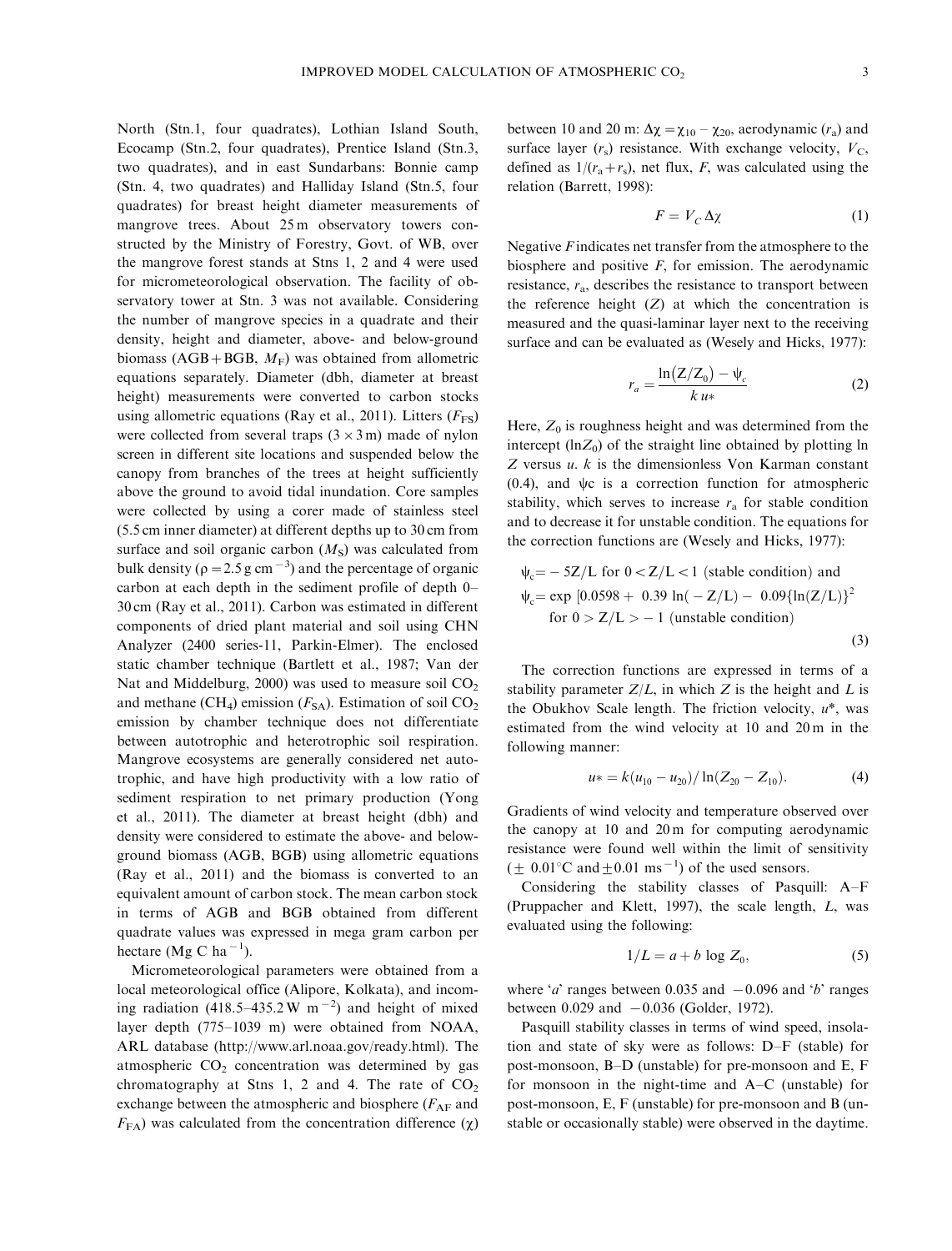For surface layer resistance  $(r<sub>s</sub>)$ , following relations with surface transfer function,  $B^{-1}$  (Wesely and Hicks, 1977) and  $u^*$  were used:

$$
k\mathbf{B}^{-1} = 2(K/D_c)^{2/3} \text{ and } r_s = \mathbf{B}^{-1}/u* \text{ (for forest cover)}
$$
\n(6)

where  $k$  is the Von Karman constant;  $K$  is the thermal diffusivity of air and  $D<sub>c</sub>$  is the molecular diffusivity:

$$
D_{\rm c} = 0.115 \left( \frac{T_2}{273} \right)^{1.5},\tag{7}
$$

where  $T_2$  is the absolute temperature at 20 m height (Ganguly et al., 2008).

Only data from runs in near-neutral stability were considered to minimise error (Mukhopadhyay et al., 2002). Advective error varied between 0.001 and 7.15% and storage error during stable condition varied between 4.2 and 21.6%. Results of model calculations for micrometeorological constants (aerodynamic resistance,  $r_a$ , surface layer resistance,  $r_s$ , friction velocity,  $u^*$ , exchange velocity,  $V_c$ , correction function,  $\psi_c$ , roughness height,  $Z_0$ , reciprocal of Obukhov Scale length, 1/L, thermal diffusivity,  $K$ ,  $CO<sub>2</sub>$  molecular diffusivity and surface transfer function,  $B^{-1}$ ) calculated using wind velocity (*u*) and temperature  $(T)$  gradient  $(10 \text{ m}, 20 \text{ m})$  (Table 1) in the above equations are given in Table 2. The flux values reported here are to be considered as estimates rather than absolute values. Total carbon stock in the boundary layer over 4264 km<sup>2</sup> of reserved forest  $(M_A)$  was computed from the mean  $CO<sub>2</sub>$  concentration. From the difference between night-time  $CO<sub>2</sub>$  efflux from the forest and soil emission, plant respiration  $(F_{FA})$  was calculated. Soil samples were centrifuged for pore water salinity and were extracted in potassium chloride  $(2 \text{ mol L}^{-1})$  for the determination of total inorganic nitrogen (TIN) and total inorganic phosphorus (TIP) by spectrophotometric method (Ganguly et al., 2009). Statistical analyses were done by MINITAB (version 13.1) and model equations were simplified by using MATLAB, Mathworks, (version 7.1) during the study.

# 4. Box model

Box models are representations of a system in which quantities of materials are depicted as uniform within each box, and the flux between them is shown with arrows depending on their net concentrations. Though wide classes of natural processes like radioactive decay, many forms of chemical decomposition, advective transport, and so on increase in a rate proportional to the number of molecules available and in many cases the increase could be smaller than proportional; for example, carbon-dependent photosynthesis in the sea is limited by nitrogen and phosphorus. In this study, the three box models for the carbon cycle with non-proportionalities between fluxes and reservoirs contents are considered (Rodhe and Bjorkstrom, 1979) for the Sundarban mangrove forest systems (Fig. 1). There are three coupled reservoirs of carbon in the model: (1) carbon in the form of  $CO_2$  in the atmosphere  $(M_A)$ , (2) carbon in the form of organic matter in above- and below-ground biomass  $(M_F)$  and (3) carbon in the form of organic matter in sediments  $(M_s)$ . Out of the total area of Indian Sundarban (9630 km<sup>2</sup>), mangrove surrounding water covers about 18.5% and dissolved organic carbon (DOC), particulate organic carbon (POC) and dissolved inorganic carbon (DIC) could be important components of carbon budgets (Bouillon et al., 2008b). In the Sundarban mangrove ecosystem, the amount of carbon storage in the water reservoir was estimated to be 1.54 Tg (Mukhopadhyay et al., 2006), being 19.6% of soil reservoir and 6.77% of

Table 1. Inter-annual variation of micrometeorological and physico-chemical properties (total inorganic nitrogen (TIN), total inorganic phosphorus (TIP), pore water salinity (S) and organic carbon, (OC) of soil. (mean $\pm$ standard deviation)

| Parameters                                        |                 | 2009              | 2010              | 2011             |
|---------------------------------------------------|-----------------|-------------------|-------------------|------------------|
| Temperature $(^{\circ}C)$                         | 10 <sub>m</sub> | $27.77 \pm 2.97$  | $24.9 \pm 2.24$   | $25.51 \pm 2.82$ |
|                                                   | 20 <sub>m</sub> | $27.59 + 2.90$    | $24.21 + 2.39$    | $23.86 \pm 3.67$ |
| Wind speed (m $s^{-1}$ )                          | 10 <sub>m</sub> | $1.6 + 1.14$      | $2.93 + 1.59$     | $1.17 \pm 0.51$  |
|                                                   | 20 <sub>m</sub> | $2.7 + 1.89$      | $3.58 \pm 1.76$   | $1.93 \pm 1.01$  |
| $CO2$ (ppmv)                                      | 10 <sub>m</sub> | $373.5 + 6.02$    | $377 + 5.50$      | $378 \pm 4.26$   |
|                                                   | 20 <sub>m</sub> | $372.4 + 4.59$    | $374 + 7.54$      | $376 \pm 4.14$   |
| Rainfall (mm)                                     |                 | 2500              | 1549              | 2219             |
| Humidity $(\% )$                                  |                 | $72.77 \pm 10.09$ | $67.63 \pm 16.56$ | $70.20 \pm 8.30$ |
| Solar radiation (W m <sup><math>-2</math></sup> ) |                 | 435.2             | 442.3             | 418.5            |
| Mixed layer depth (m)                             |                 | 1039.4            | 835.8             | 775              |
| TIN ( $\mu$ g g <sup>-1</sup> )                   |                 | $2.93 + 0.57$     | $3.33 + 1.25$     | $1.7 \pm 0.05$   |
| TIP ( $\mu$ g g <sup>-1</sup> )                   |                 | $0.39 + 0.32$     | $0.83 \pm 0.36$   | $0.14 \pm 0.05$  |
| S                                                 |                 | $21.05 + 4.67$    | $24.11 + 5.63$    | $19.33 + 4.93$   |
| OC $(\% )$                                        |                 | $0.64 + 0.04$     | $0.79 + 0.42$     | $0.70 \pm 0.15$  |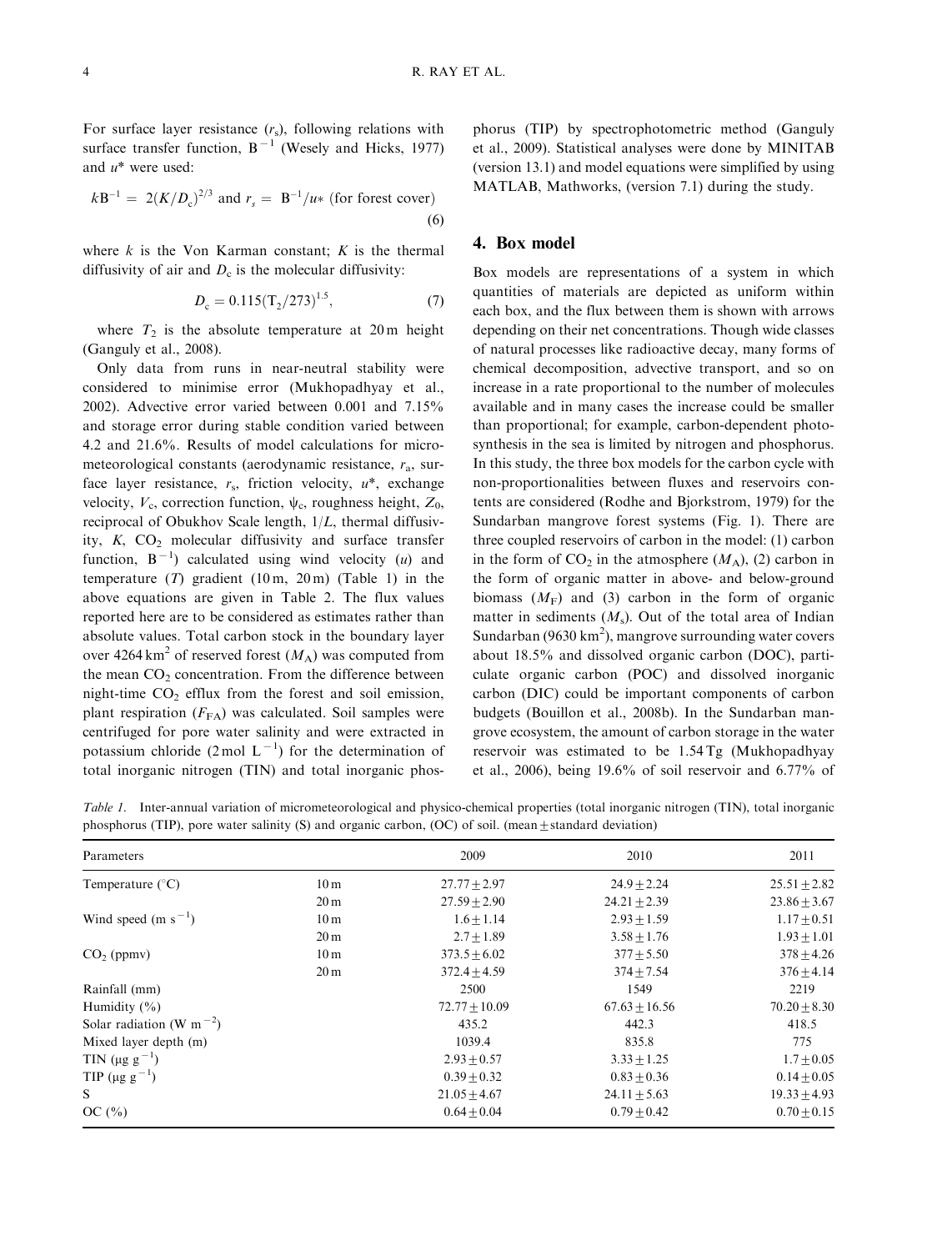Table 2. Results of model calculation for micrometeorological constants (aerodynamic resistance,  $r_a$ , surface layer resistance,  $r_s$ , friction velocity,  $u^*$ , exchange velocity,  $V_c$ , correction function,  $\psi_c$ , roughness height,  $Z_0$ , reciprocal of Obukhov Scale length,  $1/L$ , thermal diffusivity, K, CO<sub>2</sub> molecular diffusivity and surface transfer function,  $B^{-1}$ 

| Month                             |         |       | $r_a$ (s m <sup>-1</sup> ) $r_a$ (s m <sup>-1</sup> ) $u^*$ (m s <sup>-1</sup> ) $V_c$ (m s <sup>-1</sup> ) $\psi_c$ $Z_0$ (m) $1/L$ (m <sup>-1</sup> ) K |       |       |       |         |      | $D_{c}$           | $B^{-1}$ |
|-----------------------------------|---------|-------|-----------------------------------------------------------------------------------------------------------------------------------------------------------|-------|-------|-------|---------|------|-------------------|----------|
| April (07.04.2011) (23 hours)     | 4.33    | 6.89  | 1.02                                                                                                                                                      | 0.09  | 0.652 | 1.14  | $-0.04$ |      | 0.223 0.134 7.038 |          |
| September (15.09.2011) (03 hours) | $-1.07$ | 30.4  | 0.23                                                                                                                                                      | 0.03  | 0.272 | 9.33  | $-0.01$ | 0.22 | 0.132 7.038       |          |
| December (05.12.2011) (22 hours)  | 1.06    | 12.20 | 0.57                                                                                                                                                      | 0.075 | 0.313 | 7.937 | $-0.01$ | 0.21 | 0.131 7.038       |          |

forest reservoir (Ray et al., 2011), and  $CO<sub>2</sub>$  flux from the water reservoir was found to be 0.56%  $(4.4 \times 10^{-5}$  mg  $m^{-2}s^{-1}$ ; Biswas et al., 2004) of the mean soil emission. Therefore, in this forest dominated ecosystem, the contribution of water reservoir to the carbon dynamics has been considered minimum, and the formulation of box model in Fig. 1 does not include it to keep the model approach simple and straightforward. The fundamental processes involved in the model are: (1) the exchange (uptake by plant productivity,  $F_{AF}$  and emission by plant respiration,  $F_{FA}$ ) of  $CO<sub>2</sub>$  between the atmosphere and forest, (2) the burial of above-ground biomass in the sediment through litter fall  $(F_{FS})$  and (3) upon burial, digenesis of organic matter and its breakdown to  $CO<sub>2</sub>$ . CH<sub>4</sub> and recycle back to atmosphere (soil respiration,  $F_{SA}$ ). The amount of carbon stored in the atmosphere is small compared to the amount of carbon in the forest and sediment reservoirs and any anthropogenic addition  $(\Delta M)$  to the atmosphere would follow the change of exchange rate from the initial value  $F_{\text{AFo}}$ ,  $F_{\text{FAo}}$ ,  $F_{\text{FSo}}$ ,  $F_{\text{SAo}}$ , to new value  $F_{\text{AF}}$ ,  $F_{FA}$ ,  $F_{FS}$ ,  $F_{SA}$  to adjust the level of reservoir carbon content from  $M_{\rm Ao}$ ,  $M_{\rm Fo}$ ,  $M_{\rm So}$  to  $M_{\rm A}$ ,  $M_{\rm F}$ ,  $M_{\rm S}$ . In formulating the mathematical equations describing the model, we assume that the flux  $F$  out of a reservoir is related to the reservoir



Fig. 1. Box model of the flow of carbon between the reservoirs and representing processes in the Sundarban forest.

content M by: (1)  $F_{AF} = F_{AFo} (M_A/M_{Ao})^{\beta A}$  for atmosphere to forest reservoir, (2)  $F_{FA} = F_{FAo} (M_{F}/M_{Fo})^{BF(1)}$  for forest to atmosphere reservoir, (3)  $F_{\text{FS}} = F_{\text{FSo}} (M_{\text{F}}/M_{\text{Fo}})^{\beta \text{F}(2)}$  for forest to soil reservoir and (4)  $F_{SA} = F_{SAo}(M_S/M_{So})^{BS}$  for soil to atmosphere reservoir and the adjustment rates and equilibrium distributions are dependent upon the value of the coefficients  $\beta_A$ ,  $\beta_{F(1)}$ ,  $\beta_{F(2)}$ , and  $\beta_S$  for reservoirs, atmosphere, forest and soil, respectively.

In case the system receives an additional mass  $\Delta M$  which distributes (e.g. reservoir distribution is adjusted from the initial value  $M_{\rm Ao}$ ,  $M_{\rm Fo}$ ,  $M_{\rm So}$  in the atmosphere, forest and sediment, respectively, to  $M_A$ ,  $M_F$  and  $M_S$ ) such that fluxes in both directions are equal, the mass balance would be (5)  $M_A + M_F + M_S = M_{A0} + M_{F0} + M_{S0} + \Delta M$ .

Regression analysis and following formula of RMSE (square root of the mean of the squared prediction error) were used to examine the best-fit, i.e. the value when the observed variable and the modelled variable have the best agreement.

 $RMSE = \sqrt{\sum_{i=1}^{n} (x_m - x_0)^2/n}$ , where  $x_m$  is the modelled value and  $x_0$  is the observed value, and *n* is number of observed values.

## 5. Results and discussion

Annual movement of the Inter-tropical Convergence Zone in this part of the world produces significant changes in micrometeorological parameters throughout the year because of differential temperature and pressure in different seasons. Climate in the region is characterised by the southwest monsoon (June-September), northeast monsoon or post-monsoon (October-January) and pre-monsoon (February-May); 70-80% of annual rain fall occurs during the summer monsoon (Southwest monsoon). Inter-annual variation of mean temperature, humidity and rainfall ranged between 24.9 and 27.77°C, 67.63 and 72.77% and 1549-2500 mm. Mean temperature was the least in 2010 which was consistent with the maximum wind speed in the same year. During the study period between 2009 and 2011, atmospheric  $CO<sub>2</sub>$  concentration was found to increase from 373.5 to 378 ppmv and observed overall increase of 4.5 or 2.25 ppmv  $yr^{-1}$  at 10 m is greater than standard error  $(\pm 1.22 - 1.73$  ppmv). Inter-annual increase of CO<sub>2</sub> is consistent with a global increase rate of 2 ppmv  $yr^{-1}$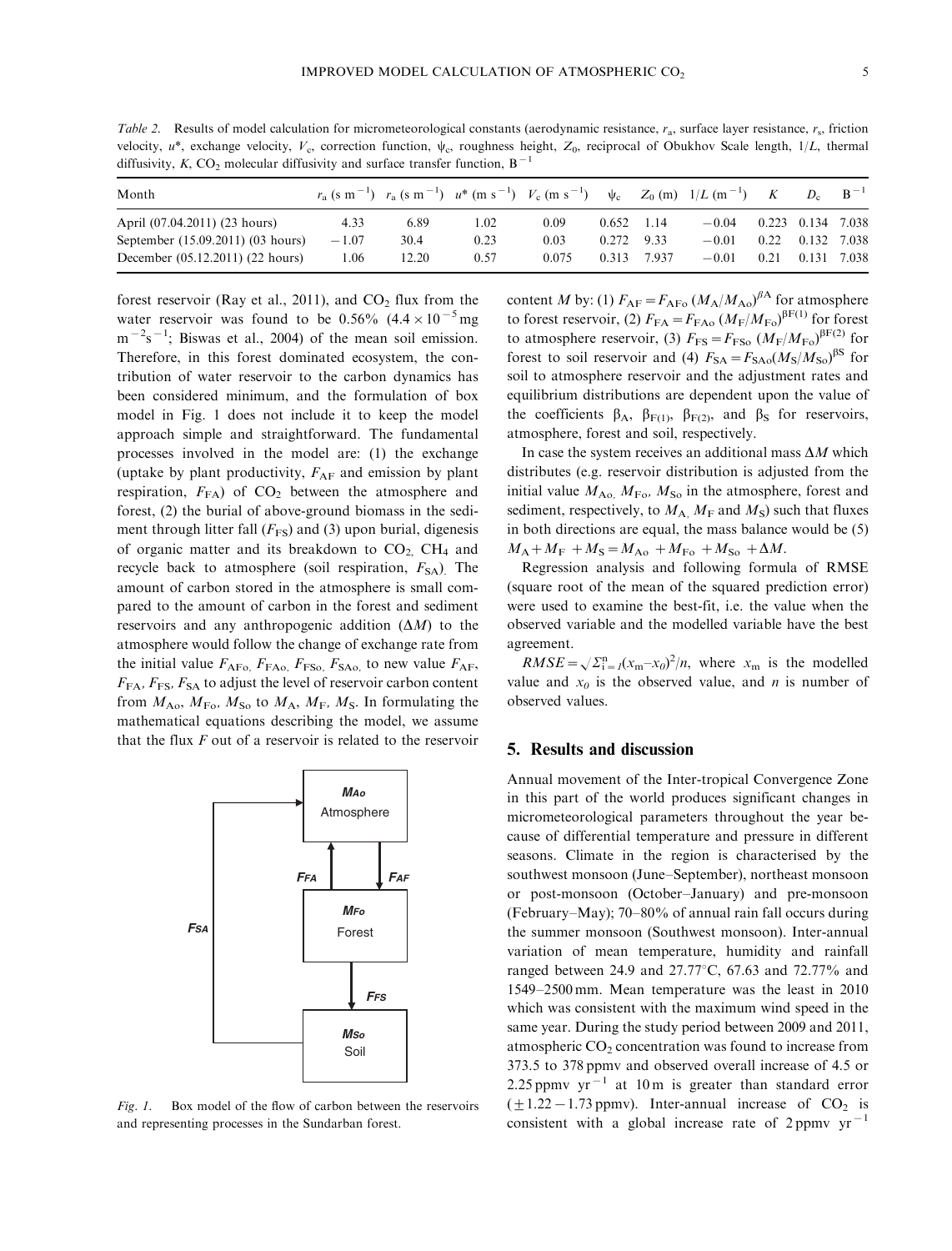(IGBP, 2009). ANOVA test is carried out to find out if a significant difference exists in the monthly  $CO<sub>2</sub>$  concentration between years. Monthly  $CO<sub>2</sub>$  concentration in three different years significantly differs  $(F=4.21, p=0.021,$  $df = 2$ , 33), and the interannual increase is significant. The mean salinity of pore water, noted during 2010, is highest ca.  $24.11 \pm 5.63$  and lowest during 2011 coming down to 19.33 $\pm$ 4.93. Available nutrient pools are small (nitrogen 1.7–3.33 μg g<sup>-1</sup>, phosphorus 0.14–0.39 μg g<sup>-1</sup>) indicating their rapid turnover in consistently warm temperatures (Ganguly et al., 2009).

Carbon concentrations were found to be 42.4-43.05% in stems, 42.09-42.5% in leaves and 34.6-42.1% in litter. The carbon stock in the above- and below-ground biomass was increased from 41.62 to 60.50 Mg C ha<sup>-1</sup> during the study period (Fig. 2). There is a clear difference between rate of uptake and emission in  $CO<sub>2</sub>$  flux above the canopy (Fig. 3a) with uptake rate varied between 0.14 and 0.76 mg C m<sup> $-2$ </sup> s<sup>-1</sup> (mean  $0.348 \pm 0.14$  mg C m<sup>-2</sup>s<sup>-1</sup>), and emission rate varied between 0.04 and 0.85 mg C m<sup>-2</sup> s<sup>-1</sup> (mean  $0.257 \pm 0.16$  mg C m<sup>-2</sup>s<sup>-1</sup>). Monthly variation of litter fall (Fig. 3b) was greater  $(6.15-44.7 \,\mu g \, C \, m^{-2} s^{-1}$  and mean  $13.52 \pm 6.93 \,\mu g$  C m<sup>-2</sup>s<sup>-1</sup>) than soil CO<sub>2</sub> (2.28 - $15.47 \,\mu g \text{ C m}^{-2} \text{s}^{-1}$  and mean  $8.36 \pm 3.84 \,\mu g \text{ C m}^{-2} \text{s}^{-1}$ ) and CH<sub>4</sub> (0.37–4.8 µg C m<sup>-2</sup>s<sup>-1</sup> and mean  $1.39 \pm 0.79$  µg  $C m^{-2}s^{-1}$ ) emission. Soil organic carbon varied between 0.64 and 0.79% (Table 1), and total carbon storage in the top 30 cm of soil ranged between 16.43 and 22.37 Mg C ha<sup>-1</sup> with a mean of  $18.37 \pm 2.77$  Mg C ha<sup>-1</sup>.

Regressions between (1)  $F_{AF}$  (atmosphere to forest flux  $F_{AF}$ ) and  $M_A/M_{A}$  (relative changes in  $M_A$  from the initial value  $M_{\rm Ao}$ ), (2)  $F_{\rm FA}$  (forest to atmosphere flux) and  $M_{\rm F}$ /  $M_{\text{Fo}}$  (relative changes in  $M_{\text{F}}$  from the initial value  $M_{\text{Fo}}$ ), (3)  $F_{SA}$  (soil to atmosphere flux) and  $M_S/M_{So}$  (relative changes in  $M<sub>S</sub>$  from the initial value  $M<sub>SO</sub>$ , and (4)  $F<sub>FS</sub>$  (forest to soil flux) and  $M_F/M_{F<sub>0</sub>}$  (relative changes in  $M_F$  from the initial value  $M_{\text{Fo}}$ ) were obtained using data for the period between June 2009 and 2011 (Table 3). The model treats C flux rate  $F_{FA}$ ,  $F_{FS}$  as a function of C stocks  $(M_F)$  with explained variability of 65.95 and 45.48%, respectively, indicating that other environmental factors could also affect flux rates. The values of  $\beta_A$ ,  $\beta_{F(1)}$ ,  $\beta_{F(2)}$ , and  $\beta_S$ were found  $>1$  and both forest emission and litter fall are strongly dependent upon the above-ground biomass reservoir and the internal adjustment is a fast process inside the combined reservoir. By solving the box model equations 1-4 with the help of MATLAB, Mathworks, version 7.1, two equations are obtained: (6)  $M_A = 2.25 \times 10^{-24}$  $(M_F)^{13.74}$  and (7)  $M_S = 1.77 \times 10^{-7}$  ( $M_F$ ) <sup>4.75</sup>.

From eqs. (5)–(7), the distribution of reservoir content  $M_{\rm A_0}$ ,  $M_{\rm F_0}$  and  $M_{\rm So}$  was found to be 0.47, 49.85 and 21.03 Mg C ha<sup> $-1$ </sup>, respectively, at CO<sub>2</sub> level of 367 ppmv in the boundary layer. A sensitivity test was performed with a  $CO<sub>2</sub>$  concentration increase from the present mean 367 ppmv to 380, 400, 420, 460, 480, 500, 520, 540, 560 and 580 ppmv and results are shown in Fig. 4. It also shows an increasing trend with greater slope for  $M_s$  relative to  $M_F$ (Table 4). Model outputs of  $M_F$  and  $M_S$  were compared with the observed values (2011) for the study sites (Table 3).



Fig. 2. Monthly variation of organic carbon in above-ground biomass (AGB), below-ground biomass and soil organic carbon (Ms) during the period between June 2009 and 2011.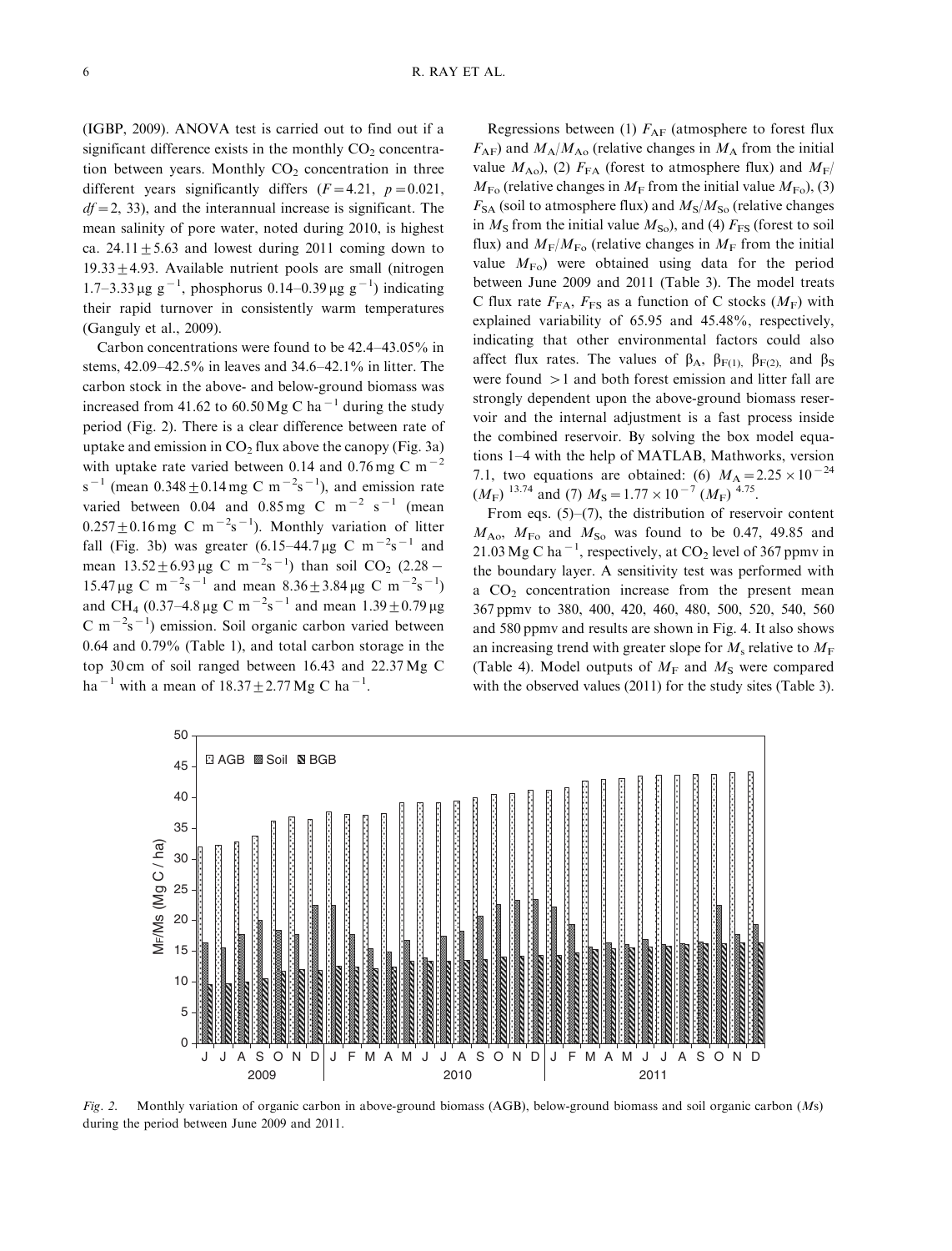

Fig. 3. Monthly variation of (a) biosphere–atmosphere exchange of  $CO_2-C$ , (b) litter fall (F<sub>FS</sub>) and soil emission (F<sub>SA</sub>) during the period between June, 2009 and 2011.

Using Box model, the modelled and observed  $M_F$  $(R^2 = 97.07, p < 0.001)$  and  $M_s$   $(R^2 = 70.0, p < 0.001)$ reached the best agreement with RMSE at the minimum  $(\pm 0.94$  and  $\pm 2.12$  Mg C ha<sup>-1</sup>, respectively). The relative changes in  $M_F$  (AGB and BGB) and Ms were 1.1- and 1.57fold greater, respectively, than the present level at a  $CO<sub>2</sub>$ level of 580 ppmv. The present study showed that a 1.58 fold increase of atmospheric  $CO<sub>2</sub>$  would increase AGB and BGB  $(M_F)$  by 10.1%, which is consistent with the 14–19% increase of productivity in mangrove observed in the three geographically separate mangrove forests dominated by Bruguiera, Kandelia and Rhizophora across the southern coast of China (Luo et al., 2010). Norby et al., (2005) showed that the response of forest productivity to elevated  $CO<sub>2</sub>$  ( $\sim$  550 ppmv) in free-air  $CO<sub>2</sub>$  enrichment experiment in monoculture plantations of loblolly pine, and deciduous sweet gum was highly conserved with a stimulation at the median of  $23+2\%$ . Under favourable conditions of low vapour pressure deficit and low salinity tolerance  $(<15)$ , Avicennia assimilates CO<sub>2</sub> (12.5 – 20.1  $\mu$  mol m<sup>-2</sup>s<sup>-1</sup>) by photosynthesis at a higher rate than many other mangrove species (Alongi, 2009). In a brackish marsh community,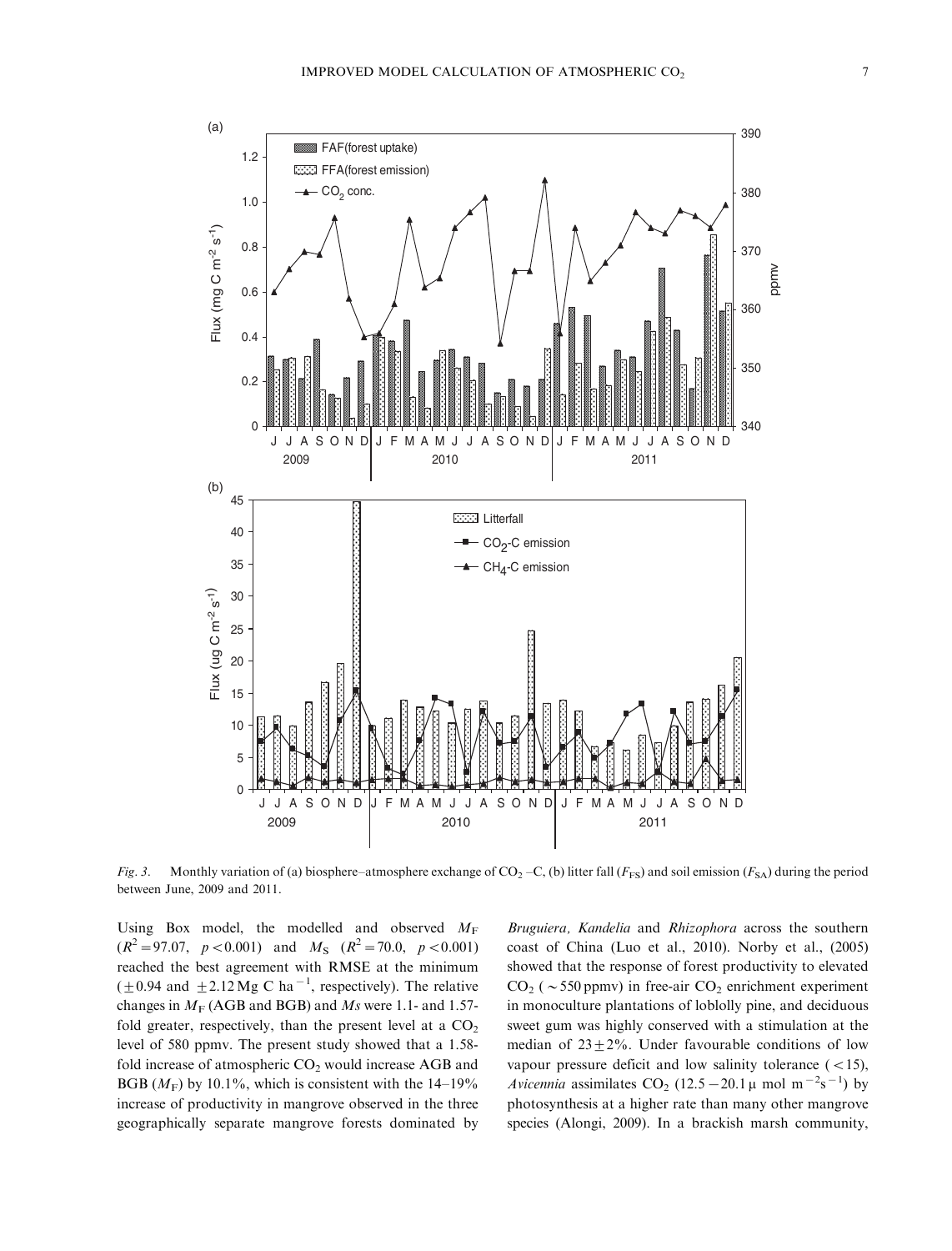Model equations  $R^2 \times 100$  P N 1.  $F_{\rm AF}=0.332~(M_{\rm A}/M_{\rm A0})^{3.709}$ 3.709 48.72 0.001 24 2.  $F_{FA}=0.048~(M_F/M_{F0})^{50.95}$ 50.95 65.95 0.002 24 3.  $F_{\text{FS}} = 0.010 \left( M_{\text{F}} / M_{\text{F0}} \right)^{10.931}$ 10.931 45.48 0.005 24 4.  $F_{\text{SA}} = 0.008 \ (M_{\text{S}}/M_{\text{S0}})^{2.322}$ 2.322 46.62 0.004 24 5.  $M_F = 0.457 \text{ (CO}_2) + 49.32$  99.97  $< 0.001$  12 6.  $M_s = 1.1$  (CO<sub>2</sub>) + 19.46 99.66 < 0.001 12 7. Model  $M_F = 0.99 \times \text{Observed } M_F$  97.07  $< 0.001$  20 8. Model  $M_s = 1.09 \times \text{Observed } M_s$  70.02  $\lt 0.001$  20

Table 3. Regression equations between the fluxes and the reservoirs

Cherry et al., (2009) found an elevated  $CO<sub>2</sub>$  stimulated biomass production as a result of amelioration of negative effects of salinity stress. Sherman et al., (2003) suggested that the relationship between pore water salinity and forest biomass was not robust because of co-variation of salinity with other potentially stressful factors in the soil environment such as nutrient,  $H_2S$ , pH and anoxic condition, flooding frequency, and so on, which could interplay with soil salinity, confounding the effects of soil salinity on mangrove growth. In this study, the data for exchange of fluxes between reservoirs to define the model were considered with a temperature variation of  $\sim 2^{\circ}$ C between 25.51 and 27.77 and an atmospheric  $CO<sub>2</sub>$  variation of  $\sim$  7 ppmv (Table 1). Since the study sites had average air temperature close to the optimal level  $(25^{\circ}C)$  for photosynthesis of the majority of mangrove species (Hutchings and Saenger, 1987), the impact of elevated  $CO<sub>2</sub>$  concentration alone from 367 to 580 ppmv on Sundarban mangrove forests was prominent. However, increased  $CO<sub>2</sub>$  could probably ameliorate many of the negative responses to stress (Miller, 1972), and its stimulating effects were demonstrated with the increase of Ms and  $M_F$  at all CO<sub>2</sub> levels. The observed variability in the biomass  $(AGB +$  $BGB$ ) with atmospheric  $CO<sub>2</sub>$  and physico-chemical properties of soil with air temperature were used in VARIMAXrotated factor analysis, and the results are given in Table 4.



Fig. 4. Variation of reservoirs  $M_F$  (above- and below-ground biomass),  $M<sub>S</sub>$  (soil) content in response to the change of  $CO<sub>2</sub>$ concentration in the boundary layer.

It showed the communality of the factor analysis that expressed the percentage of elements variability explained by the factor model and gave the variance explained by each retained factor. Factor loading larger than approximately 0.3 were considered statistically significant (Heidam, 1982). The five-factor model could explain 97.9% of the data variance. The first factor had high loading and could account for 28.7% of total variance. Association of biomass with atmospheric  $CO<sub>2</sub>$  in the factor 1 indicates the sensitivity of the ecosystem mainly to elevated level of  $CO<sub>2</sub>$  in the atmosphere over other factors. However, OC (organic carbon), TIN (total inorganic nitrogen) and TIP (total inorganic phosphate) in association with salinity and temperature showed positive loading in factor 2, 3, 4 and 5 indicating the role of salinity and temperature on their variation. This suggests that the increase of carbon stock in the Sundarban mangrove forest could be due to the increase in atmospheric  $CO<sub>2</sub>$  as ecological theory predicts (Urquiza-Haas et al., 2007) and observational evidence suggests (Lewis et al., 2009). Intra and inter annual variation of soil organic carbon content showed close relation with seasonal cycle of litter fall with a maximum rate during November-December (Fig. 3b).

Table 4. VARIMAX-rotated factor loading matrix for biomass with atmospheric  $CO_2$  (ppmv), air temperature (T) and soil parameters (salinity, S; total inorganic phosphate, TIP; total inorganic nitrogen, TIN; organic carbon, OC)

| Variable             | Factor 1 | Factor 2 | Factor 3 | Factor 4 | Factor 5 | Communality |
|----------------------|----------|----------|----------|----------|----------|-------------|
| <b>Biomass</b>       | $-0.979$ | $-0.108$ | $-0.037$ | 0.086    | $-0.130$ | 0.995       |
| CO <sub>2</sub>      | $-0.970$ | $-0.189$ | 0.039    | 0.076    | $-0.101$ | 0.995       |
| $T$ (air)            | 0.131    | 0.006    | 0.038    | $-0.969$ | $-0.206$ | 1.000       |
| <b>TIP</b>           | 0.166    | 0.793    | $-0.499$ | 0.035    | 0.174    | 0.936       |
| <b>TIN</b>           | 0.197    | 0.134    | $-0.140$ | 0.234    | 0.932    | 1.000       |
| S                    | 0.167    | 0.940    | 0.202    | $-0.026$ | 0.051    | 0.956       |
| OC $(\% )$           | $-0.025$ | $-0.015$ | $-0.979$ | 0.037    | 0.108    | 0.972       |
| Eigenvalue           | 2.0107   | 1.5782   | 1.2717   | 1.0102   | 0.9826   |             |
| Percent of variation | 28.7     | 22.5     | 18.2     | 14.4     | 14.0     |             |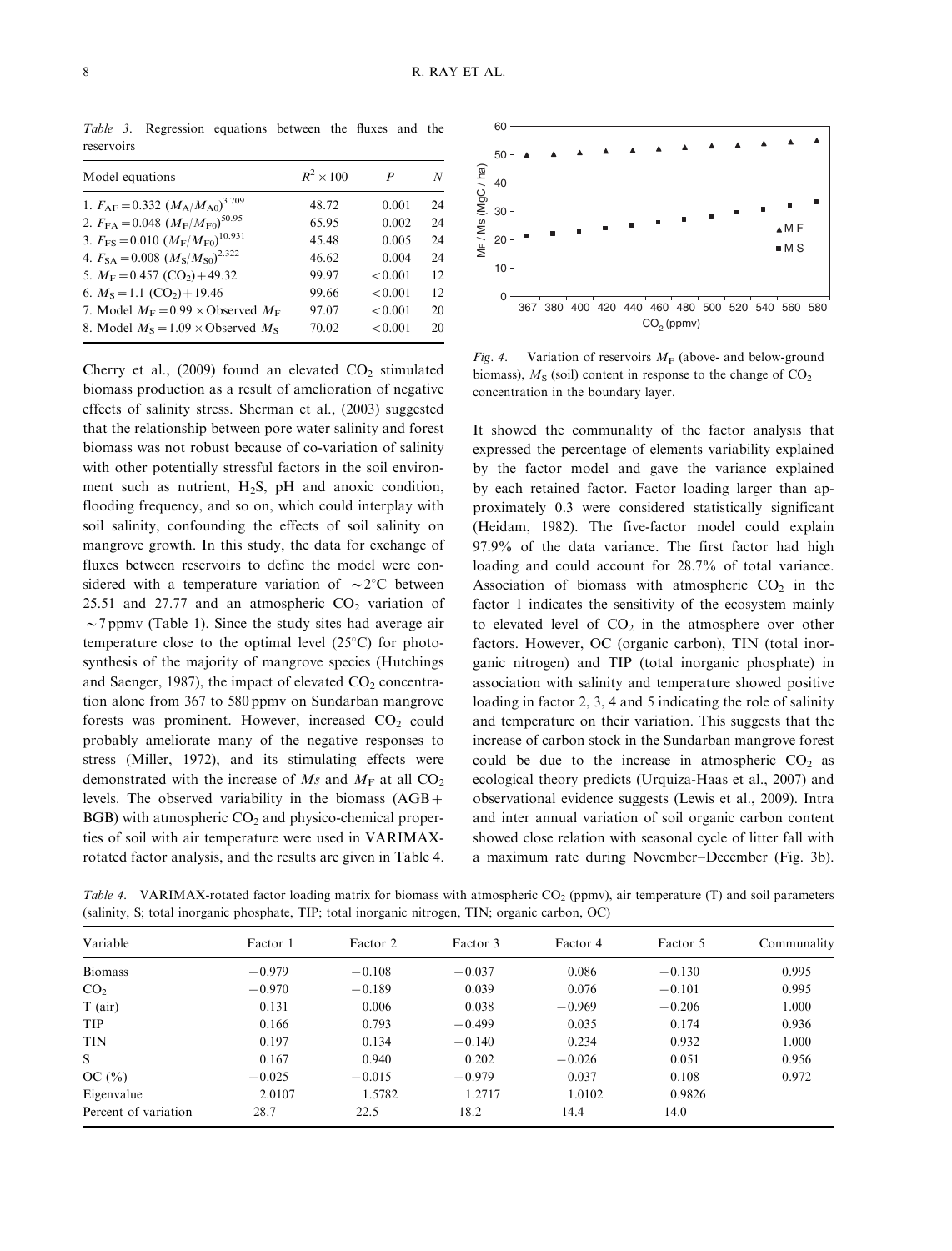$CO<sub>2</sub>$  enrichment could increase the partitioning of soil carbon to slower cycling pools which is consistent with evidence from the Duke Free-Air  $CO<sub>2</sub>$  Enrichment experiment. Luo et al., (2003) observed that elevated  $CO<sub>2</sub>$  could not stimulate the release of recently fixed carbon and suggested that the fraction of easily decomposable organic matter could be lower in soils from low latitude than highlatitude forests (Valentini et al., 2000; Enquist et al., 2003). The capacity of this mangrove ecosystem to store more carbon could be attributable to the anaerobic sulphate reduction for the major decomposition pathway of organic matter (Ghosh et al., 2010) and its diagenetic conversion to more refractory humic substances under waterlogged anoxic condition of the soil  $(E_h - 32.14 \text{ to } -220.2 \text{ mV};$ Mandal et al., 2011) owing to a 20% rise in all summer monsoon rainfall by the end of the 20th century (ScienceDaily, 2007) and a sea-level rise during the course of climate change (Gilman et al., 2008).

# 6. Conclusions

Sundarban mangrove forest acts as sink for atmospheric  $CO<sub>2</sub>$  and is potentially sensitive for the increasing atmospheric CO<sub>2</sub>. Carbon storage increased in above- and belowground live trees and soil (30 cm from the surface) by 18.89 and 5.94 Mg ha<sup>-1</sup> in response to the atmospheric CO<sub>2</sub> increase from 373.5 to 378 ppmv during the study period 2009-2011. This is an attempt for simple parameterisation of box model based on mass balance in three coupled reservoirs (atmosphere, forest, and soil) of carbon. It provides a useful tool to dynamically estimate the carbon stocks and flows for mangrove forest, and to improve the estimates of the carbon mitigation potential of mangrove forest options including forest management. This approach can be extended further to other tropical forests in this subcontinent.

#### 7. Acknowledgement

We are grateful to the funding agency, Department of Science and Technology, New Delhi. Thanks are also due to Sundarban Biosphere Reserve and Divisional forest office, South 24 Parganas, Government of West Bengal, for granting permissions to carry out the study.

### References

- Adams, J. M. and Piovesan, G. 2005. Long series relationships between global inter annual  $CO<sub>2</sub>$  increment and climate: evidence for stability and change in role of the tropical and boreal-temperate zone. Chemosphere. 59, 1595-1612.
- Alongi, D. M. 2009. The Energetics of Mangrove Forest. Springer, Dordrecht, Netherland, pp. 11, 24.
- Barrett, K. 1998. Oceanic ammonia emissions in the Europe and their trans boundary fluxes. Atmos. Environ. 32, 381-391.
- Bartlett, K. B., Bartlett, D. S., Harris, R. C. and Sebacher, D. I. 1987. Methane emission along a salt marsh salinity gradient. Biogeochemistry. 4, 183-202.
- Berger, U., Rivera-Monroy, V. H., Doyle, T. W., Dahdouh-Guebas, F., Duke, N. C. and co-authors. 2008. Advances and limitations of individual based models to analyze and predict dynamics of mangrove forest: a review. Aquat. Bot. 89, 260-274.
- Berner, R. A. 1994. GEOCARB II: a revised model of atmospheric  $CO<sub>2</sub>$  over Phanerozoic time. Am. J. Sci. 294, 56–91.
- Biswas, H., Mukhopadhyay, S. K., De, T. K., Sen, S. and Jana, T. K. 2004. Biogenic controls on the air-water carbon dioxide exchange in the Sundarban mangrove environment, of Bay of Bengal, India. Limnol. Oceanogr. 49(1), 95-101.
- Bouillon, S., Borges, A. V., Castafieda-Moya, E., Diele, K., Dittmar, T. and co-authors. 2008a. Mangrove production and carbon sinks: a revision of global budget estimates. Glob. Biogeochem. Cy. 22(GB2013), 12. DOI: 10.1029/2007GB003052.
- Bouillon, S., Connolly, R. M. and Lee, S. Y. 2008b. Organic matter exchange and cycling in mangrove ecosystem; recent in sights from stable isotope studies. *J. Sea. Res.* 59, 44–58.
- Cherry, J. A., McKee, K. L. and Grace, J. B. 2009. Elevated CO<sub>2</sub> enhances biological contributions to elevation change in coastal wetlands by offsetting stressors associated with sea-level rise. J. Ecol. 97, 67-77.
- Chmura, G. L., Anisfeld, S. C., Cahoon, D. R. and Lynch, J. C. 2003. Global carbon sequestration in tidal, saline wetland soils. Glob. Biogeochem. Cy. 17(4), 1111. DOI: 10.1029/2002 GB001917.
- Cramer, W., Bondeau, A., Woodward, F. I., Prentice, I. C., Betts, R. A. and co-authors. 2001. Global response of terrestrial ecosystem structure and function to  $CO<sub>2</sub>$  and climate change: results from six dynamic global vegetation models. Glob. Change. Biol. 7, 357-373.
- Curtis, P. S. and Wang, X. Z. 1998. A meta-analysis of elevated CO2 effects on woody plant mass, form, and physiology. Oecologia. 113, 299-313.
- Dewar, R. C. 1991. An analytical model of carbon storage in the trees. Tree Physiol. 8, 239-258.
- Donato, D. C., Kauffman, J. B., Murdiyarso, D., Kurnianto, S., Stidham, M. and co-authors. 2011. Mangroves among the most carbon-rich forests in the tropics. Nature. Geoscience. 4, 93-297.
- Enquist, B. J., Economo, E. P., Huxman, T. E., Allen, A. P., Ignace, D. D. and co-authors. 2003. Scaling metabolism from organisms to ecosystems. Nature. 423, 639-642.
- Frost, B. W. and Franzen, N. C. 1992. Grazing and iron limitation in the control of phytoplankton stock and nutrient concentration: a chemostat analogue of the Pacific equatorial upwelling zone. Mar. Ecol. Prog. Ser. 83, 291-303.
- Ganguly, D., Dey, M., Mandal, S. K., De, T. K. and Jana, T. K. 2008. Energy dynamics and its implication to biosphere atmosphere exchange of  $CO<sub>2</sub>$ , H<sub>2</sub>O and CH<sub>4</sub> in a tropical mangrove forest canopy. Atmos. Environ. 42, 4172-4184.
- Ganguly, D., Dey, M., Sen, S. and Jana, T. K. 2009. Biosphere- Atmosphere exchange of  $NO<sub>x</sub>$  in the tropical mangrove forest. J. Geophys. Res. 114, G04014. DOI: 10.1029/2008JG000852.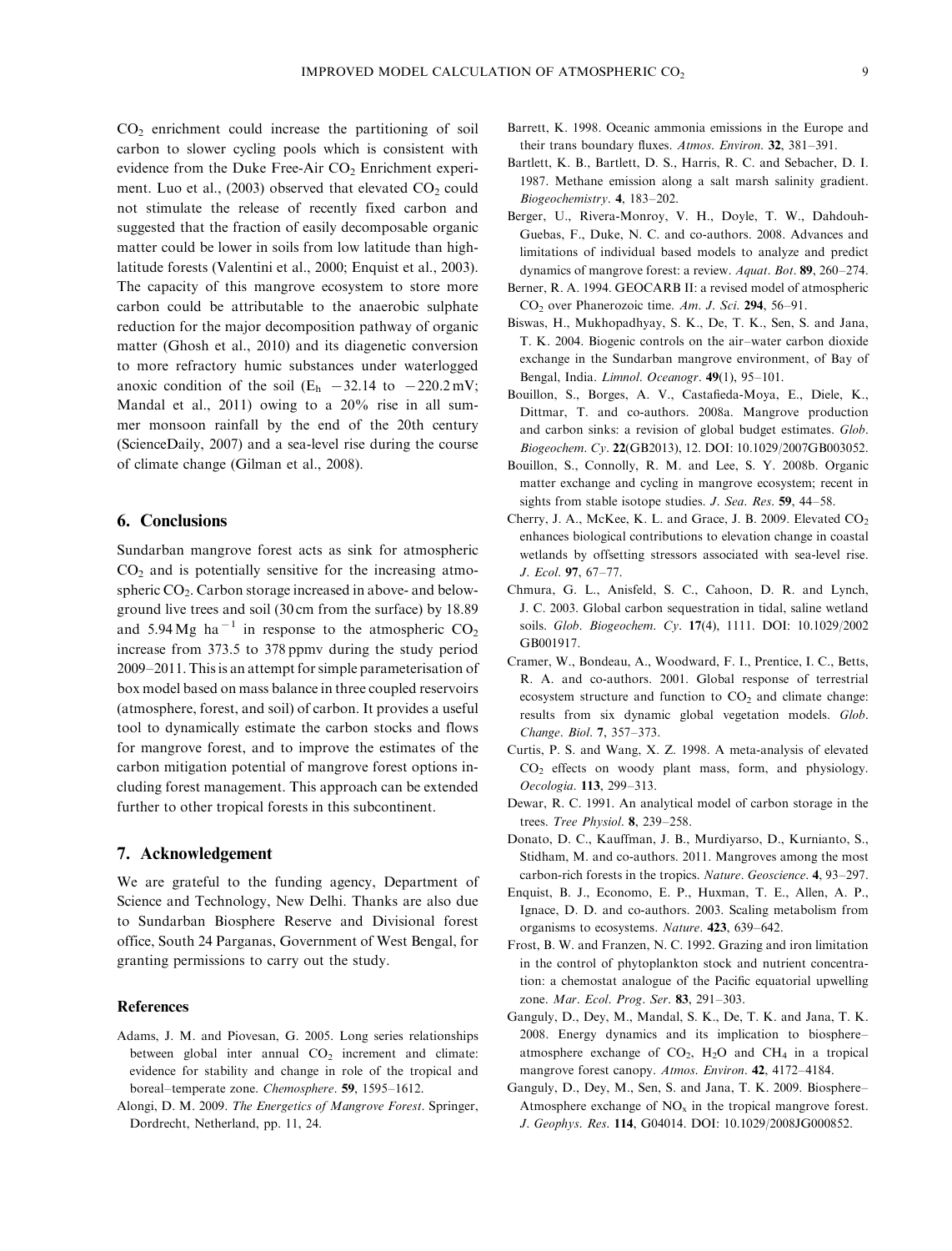- Gattuso, P., Prakignoulle, M. and Wollast, R. 1998. Carbon and carbonate metabolism in coastal aquatic ecosystems. Annu. Rev. Ecol. Syst. 29, 405-434.
- Ghosh, A., Dey, N., Bera, A., Tiwari, A., Sathyaniranjan, K. B. and co-authors. 2010. Culture independent molecular analysis of bacterial communities in the mangrove sediment of Sundarban, India. Saline. Syst. 6, 1.
- Gilman, E. L., Ellison, J., Duke, N. C. and Field, C. 2008. Threats to mangroves from climate change and adaptation options. Aquat. Bot. 89, 237-250. DOI: 10.1016/j.aquabot.2007.12.009.
- Giri, C., Ochieng, E., Tieszen, L. L., Zhu, Z., Singh, A. and coauthors. 2011. Status and distribution of mangrove forests of the world using earth observation satellite data. Glob. Ecol. Biogeogr. 20, 154-159.
- Golder, D. G. 1972. Relations among stability parameters in the surface layer. *BLM*. 3, 47–58.
- Grace, J., Malli, Y., Higuchi, N. and Meir, P. 2001. Productivity of tropical forest. In: Terrestrial Global Productivity (eds. J. Roy, B. Samgier and H. A. Mooney). Academic press, San Diego, pp. 401-426.
- Heidam, N. Z. 1982. Atmospheric aerosol factor models, mass and missing data. Atmos. Environ. **16**, 1923–1931.
- Hutchings, P. and Saenger, P. 1987. Ecology of Mangroves. University of Queensland Press, St Lucia, p. 388.
- International Geosphere-Biosphere Programme. 2009. Global Change. Stockholm, Sweden, Issue 74, p. 15.
- Lewis, S. L., Lopwz- Gongalez, G., Sonke, B., Affum-Buffoe, K., Baker, R. T. and co-authors. 2009. Increasing carbon storage in intact African tropical forests. Nature. 457, 1003-1006.
- Luo, Y., Medline, B., Hui, D., Ellsworth, D., Reynolds, J. and Katul, G. 2001. Gross primary productivity in the duke forest: modeling synthesis of the free-air  $CO<sub>2</sub>$  enrichment experiment and eddy-covariance measurements. *Ecol. Appl.* **11**, 239–252.
- Luo, Y., White, L. W., Canadell, J. G., DeLucia, E. H., Ellsworth, D. S. and co-authors. 2003. Sustainability of terrestrial carbon sequestration: A case study in Duke Forest with inversion approach. Global Biogeochem. Cy. 17(1). DOI: 10.1029/ 2002GB001923.
- Luo, Z., Jianxin Sun, O., Wang, E., Ren, H. and Xu, H. 2010. Modeling productivity in mangrove forests as impacted by effective soil water availability and its sensitivity to climate change using Biome-BGC. Ecosystems. 13, 949-965.
- Mandal, S. K., Majumder, N., Chowdhury, C., Ganguly, D., Dey, M. and co-authors. 2011. Adsorption kinetic control of As (III & V) mobilization and sequestration by Mangrove sediment. Environ. Earth. Sci. 65, 2027-2036. DOI: 10.1007/s12665-011- 1183-9.
- Masera, O. R., Garza-Caligaris, J. F., Kanninen, M., Karjalainen, T., Liski, J. and co-authors. 2003. Modeling carbon sequestration in afforestation, agroforestry and forest management projects: the CO2FIX V.2 approach. *Ecol. Model*. **64**, 177–199.
- Mery, G. and Kanninen, M. 1999. Forest plantations and carbon sequestration in Chile. In: Forest Transitions and Carbon Fluxes, Global Scenarios and Policies (ed. M. Palo). World Development Studies 15. United Nations University, World Institute for Development Economy Research (UNU/WIDER), Helsinki, pp. 74-100.
- Miller, P. C. 1972. Bioclimate, leaf temperature, and primary production in red mangrove canopies in south Florida. Ecology.  $53, 22 - 45.$
- Mukhopadhyay, S. K., Biswas, H., De, T. K. and Jana, T. K. 2006. Fluxes of nutrients from the tropical River Hooghly at the land-ocean boundary of Sundarbans, NE Coast of Bay of Bengal, India. *J. Mar. Syst.* **62**, 9-21.
- Mukhopadhyay, S. K., Biswas, H., De, T. K., Sen, B. K., Sen, S. and co-authors. 2002. Impact of Sundarban mangrove biosphere on the carbon dioxide and methane mixing ratios at the NE Coast of Bay of Bengal, India. Atmos. Environ. 36, 629-638.
- Norby, R. J., Delucia, E. H., Gielen, B., Calfapietra, C., Giardina, C. P. and co-authors, A. 2005. Forest response to elevated  $CO<sub>2</sub>$ is conserved across a broad range of productivity. Proc. Natl. Acad. Sci. USA. 102, 18052-18056.
- Norby, R. J., Wullschleger, S. D., Gunderson, C. A., Johnson, D. W. and Ceulemans, R. 1999. Tree responses to rising  $CO<sub>2</sub>$  in field experiments: implications for the future forest. Plant. Cell. Environ. 22, 683-714.
- Phillips, O. L., Malhi, Y., Higuchi, N., Laurance, W. F., Nunez, P. V. and co-authors. 1998. Changes in the carbon balance of tropical forests: Evidence from long-term plots. Science. 282, 439-442.
- Pruppacher, H. R. and Klett, J. D. 1997. Microphysics of Clouds and Precipitation. Kluwer Academic, Netherlands.
- Ray, R., Ganguly, D., Chowdhury, C., Dey, M., Das, S. and co-authors. 2011. Carbon sequestration and annual increase of carbon stock in a mangrove forest. Atmos. Environ. 45, 5016-5024.
- Rodhe, H. and Bjorkstrom, A. 1979. Some consequence of nonproportionality between fluxes and reservoir contents in natural systems. Tellus. 31, 269-278.
- ScienceDaily. 2007. How Will Climate Change Affect India's Monsoon Season? 7 March. Online at: [www.sciencedaily.com/](http://www.sciencedaily.com/releases/2007/03/070308121808.htm) [releases/2007/03/070308121808.htm](http://www.sciencedaily.com/releases/2007/03/070308121808.htm).
- Sherman, R. E., Fahey, T. J. and Martinez, P. 2003. Spatial patterns of biomass and above ground net primary productivity in a mangrove ecosystem in the Dominican Republic. Ecosystems. 6, 384-398.
- Thompson, S. L., Govindasamy, B., Mirin, A., Caldeira, K., Delire, C. and co-authors. 2004. Quantifying the effects of  $CO<sub>2</sub>$ fertilized vegetation on future global climate and carbon dynamics. Geophys. Res. Lett. 31(23), Art. No. L23211.
- Twilley, R. R., Chem, R. H. and Hargis, T. 1992. Carbon sinks in mangroves and their implications to carbon budget to tropical coastal ecosystem. Water, Air. Soil Pol. 54, 265-288.
- Urquiza- Haas, T., Doiman, P. M. and Peres, C. A. 2007. Regional scale variation in forest structure and biomass in the Yucatan Peninsula, Mexico; Effects of forest disturbance. For. Ecol Manag. 247, 80-90.
- Valentini, R., Matteucci, G., Dolman, A. J., Schulze, E. D., Rebmann, C. and co-authors. 2000. Respiration as the main determinant of carbon balance in European forests. Nature. 404, 861-865, DOI: 10.1038/35009084.
- Van der Nat, F. J. W. A. and Middelburg, J. J. 2000. Methane emission from tidal freshwater marsh. Biogeochemistry. 49, 103-121.